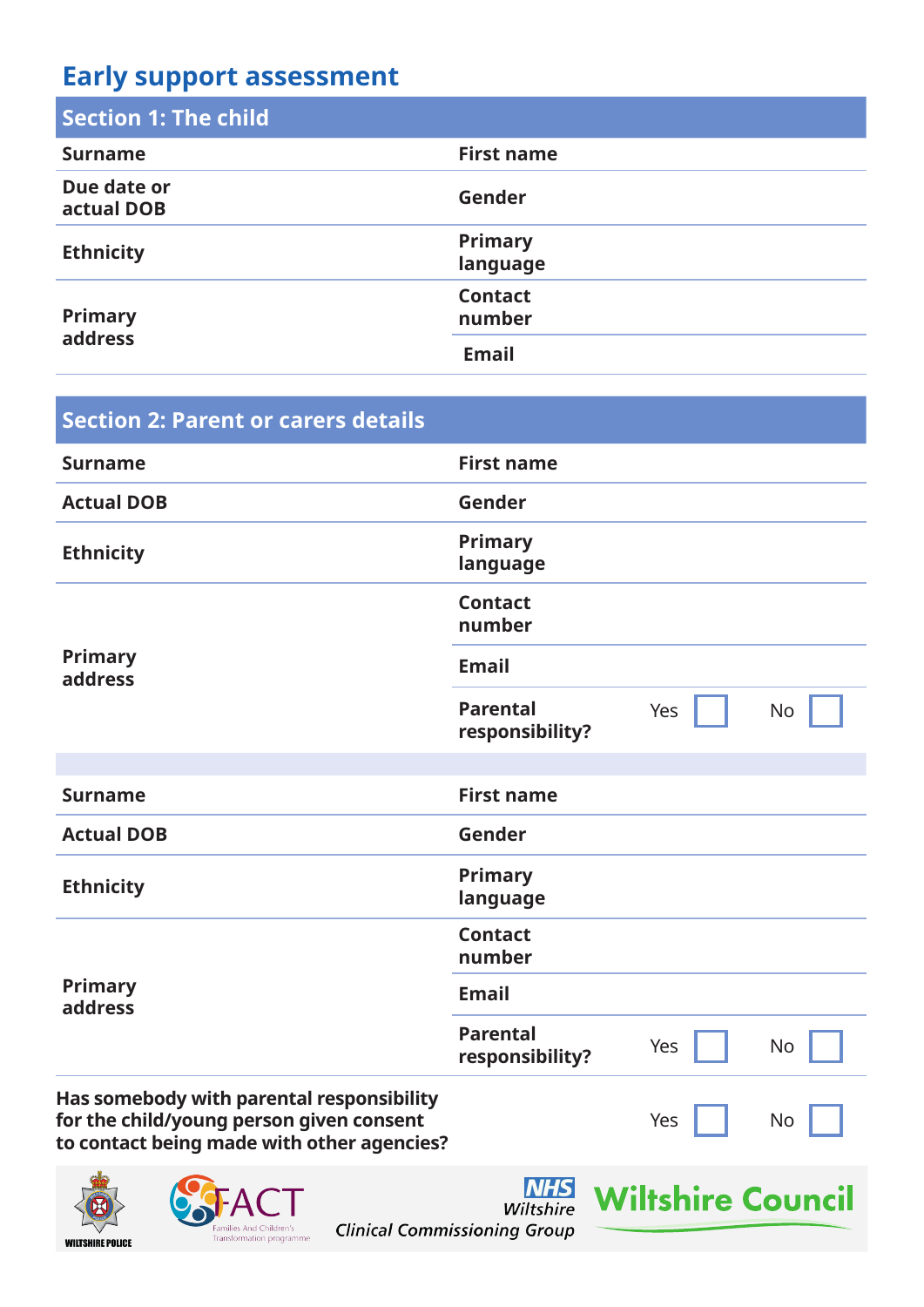# **Section 3: Family information**

# **Current familial relationships**

|                                                | <b>Full name (first and surname)</b> | Age | Relationship |
|------------------------------------------------|--------------------------------------|-----|--------------|
| <b>Other household</b><br>members              |                                      |     |              |
| (Including<br>siblings) living<br>in the home. |                                      |     |              |
|                                                |                                      |     |              |
|                                                |                                      |     |              |

|                                                                                      | <b>Full name (first and surname)</b> | Age | Relationship                   |
|--------------------------------------------------------------------------------------|--------------------------------------|-----|--------------------------------|
| <b>Those living</b><br>elsewhere who<br>are involved<br>with the child/<br>children. |                                      |     |                                |
|                                                                                      | <b>Section 4: Referrer details</b>   |     |                                |
| <b>Current familial relationships</b>                                                |                                      |     |                                |
|                                                                                      |                                      |     | My Support Plan<br><b>EHCP</b> |

| <b>Position</b><br><b>Telephone</b> | place?<br>Is this a step<br>down from                          | <b>Behavior Support</b><br><b>Education Welfare Officer</b><br><b>Pupil Premium</b><br>Other |
|-------------------------------------|----------------------------------------------------------------|----------------------------------------------------------------------------------------------|
| <b>Name</b>                         | Are there any<br>other existing<br>assessments<br>currently in | <b>SEN Pupil</b><br>Looked after child<br><b>Young Carers</b>                                |

### **Organisation**

### **Email**





**NHS**<br>Wiltshire **Clinical Commissioning Group** 

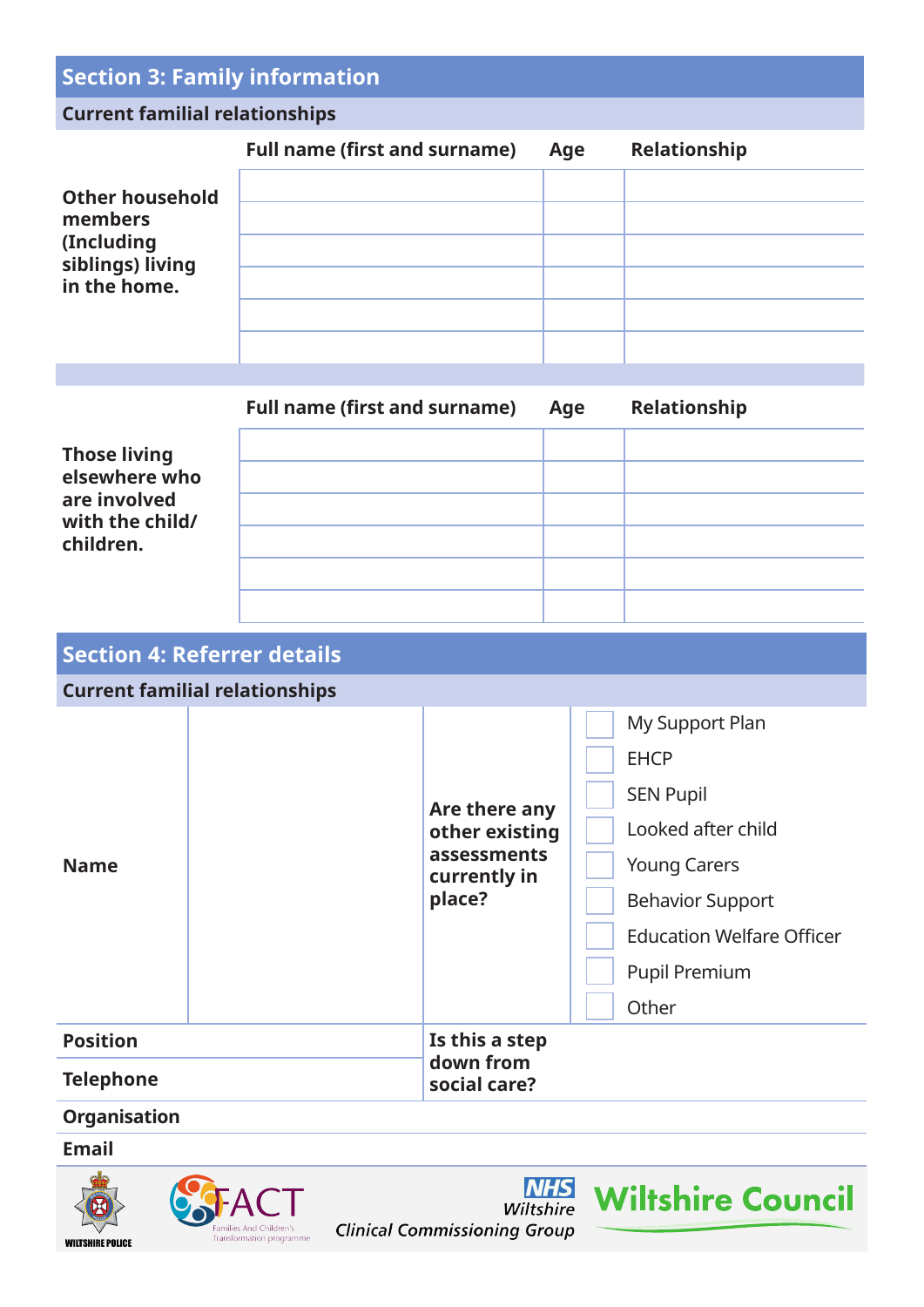| <b>Section 5: Early Support Assessment</b>    |                 |                          |  |  |  |
|-----------------------------------------------|-----------------|--------------------------|--|--|--|
| Data assessment started                       |                 |                          |  |  |  |
| Has there been any previous support in place? |                 |                          |  |  |  |
| <b>Episode date</b>                           | <b>End date</b> | <b>Lead professional</b> |  |  |  |
|                                               |                 |                          |  |  |  |
|                                               |                 |                          |  |  |  |
| <b>Other information</b>                      |                 |                          |  |  |  |

**Reason for assessment:**

| Is anyone in        | Are they a        |
|---------------------|-------------------|
| the household       | military family?  |
| considered a carer  | If yes, please    |
| and eligible for a  | provide further   |
| carer's assessment? | details if known. |
|                     |                   |

# **Section 6: Assessment - child/young person/family**

| <b>Take time to</b><br>reflect before you                                                                                                                     | Prepare yourself to be in the best position to complete this<br>assessment. Take time to consider:                                                                                                      |                                                      |                                 |  |
|---------------------------------------------------------------------------------------------------------------------------------------------------------------|---------------------------------------------------------------------------------------------------------------------------------------------------------------------------------------------------------|------------------------------------------------------|---------------------------------|--|
| complete this<br>assessment                                                                                                                                   | • Are you emotionally available?<br>• Are you present and able to listen fully?<br>• Are you able to remain calm in the situation?<br>. Is your body language positive and non-judgmental?              |                                                      |                                 |  |
|                                                                                                                                                               | If not, this may not be the best time to complete the assessment                                                                                                                                        |                                                      |                                 |  |
|                                                                                                                                                               | Working in this way supports building trust, helps family to be<br>able to talk about their experience and will help you and the family<br>you're working with to have the most effective conversation. |                                                      |                                 |  |
| <b>Consider key</b><br>contextual factors                                                                                                                     | <b>Health and</b><br>Wellbeing                                                                                                                                                                          | <b>Wider social factors</b><br><b>Domestic abuse</b> | Learning                        |  |
| that may affect<br>the child and<br>family situation<br>when completing<br>this assessment.<br>(these can include<br>strengths as well as<br>vulnerabilities) | Emotional and                                                                                                                                                                                           | Food poverty                                         | Education                       |  |
|                                                                                                                                                               | mental health                                                                                                                                                                                           | Housing conditions                                   | Child development               |  |
|                                                                                                                                                               | Long term health<br>condition                                                                                                                                                                           | Social isolation                                     | Contextual                      |  |
|                                                                                                                                                               | Complex health                                                                                                                                                                                          | Substance misuse                                     | safeguarding /<br>exploitations |  |
|                                                                                                                                                               | needs                                                                                                                                                                                                   | Neglect<br>Relationships - family<br>/ peer          |                                 |  |





**NHS**<br>Wiltshire **Clinical Commissioning Group** 

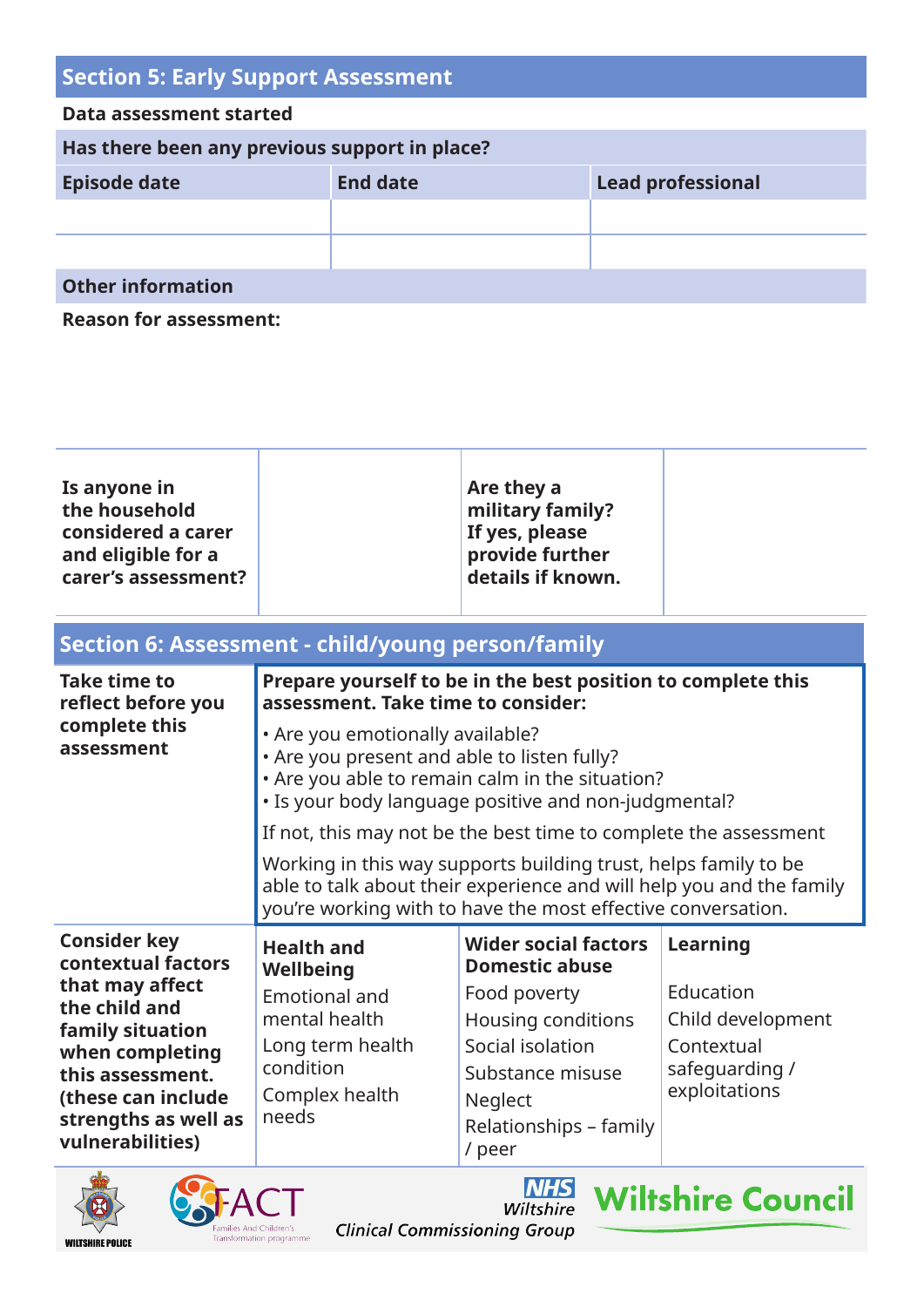**Why is support needed now? And what will be the impact on the family or child if the support is not provided at this time? What are the family/young person's strengths and protective factors? Are there any risk factors or vulnerabilities identified within the family, the children's circumstances, or the environment? If yes, please give details. Are there any perceived barriers to working with the family/young person or safety risks?**

# **Section 7: Summary**

**Child/Young Person's Wishes and Feelings**





**NHS Wiltshire Clinical Commissioning Group** 

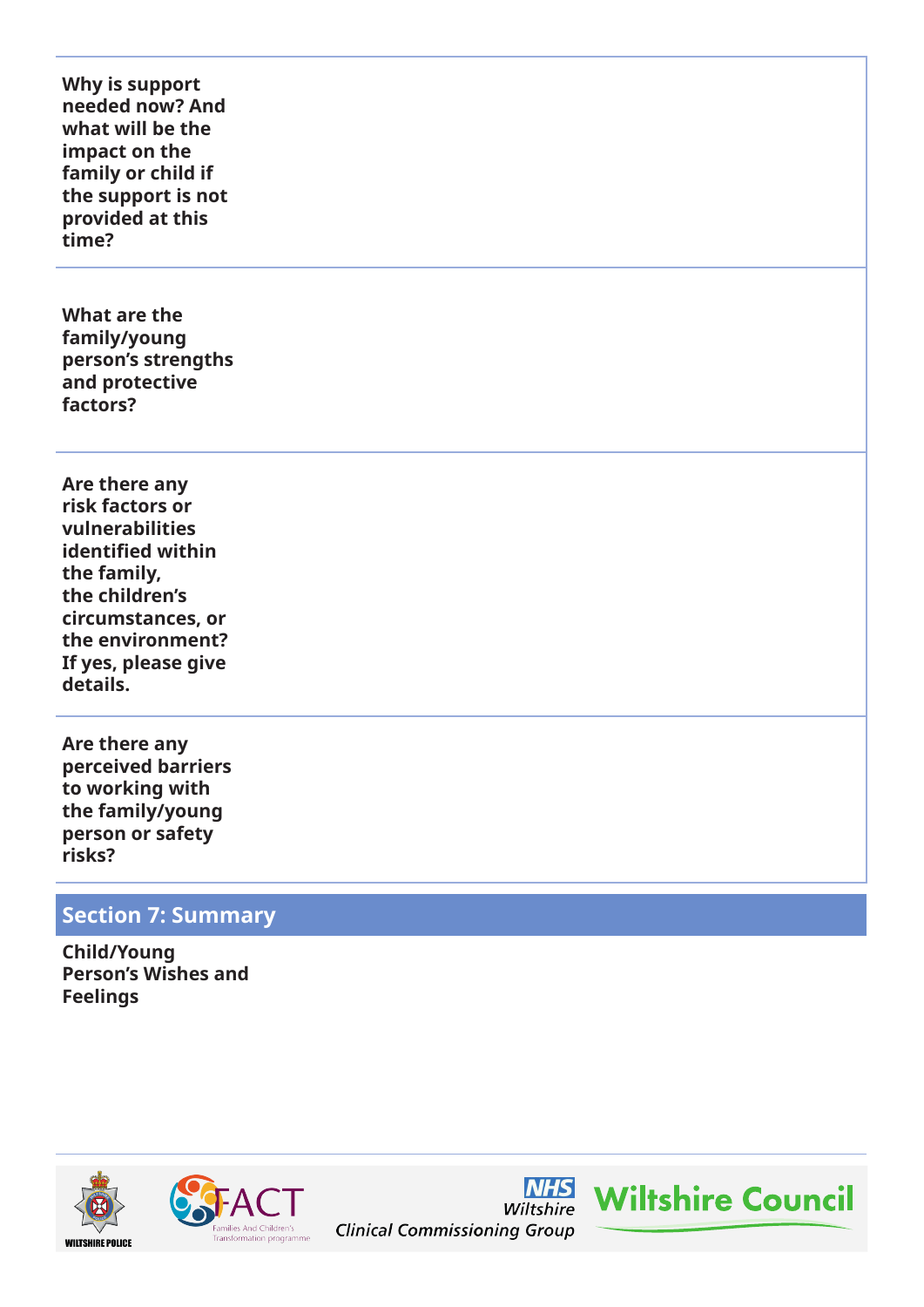#### **Parent/Careers wishes and feelings**

**Overall Analysis: Conclusion and recommendation**

# **Section 8: Outcomes**

| <b>Outcomes</b> | ESA to be registered                           |
|-----------------|------------------------------------------------|
|                 | TAC/F to be convened. Agreed date of first TAF |
|                 | Lead professional:                             |
|                 |                                                |





**NHS**<br>Wiltshire **Clinical Commissioning Group**